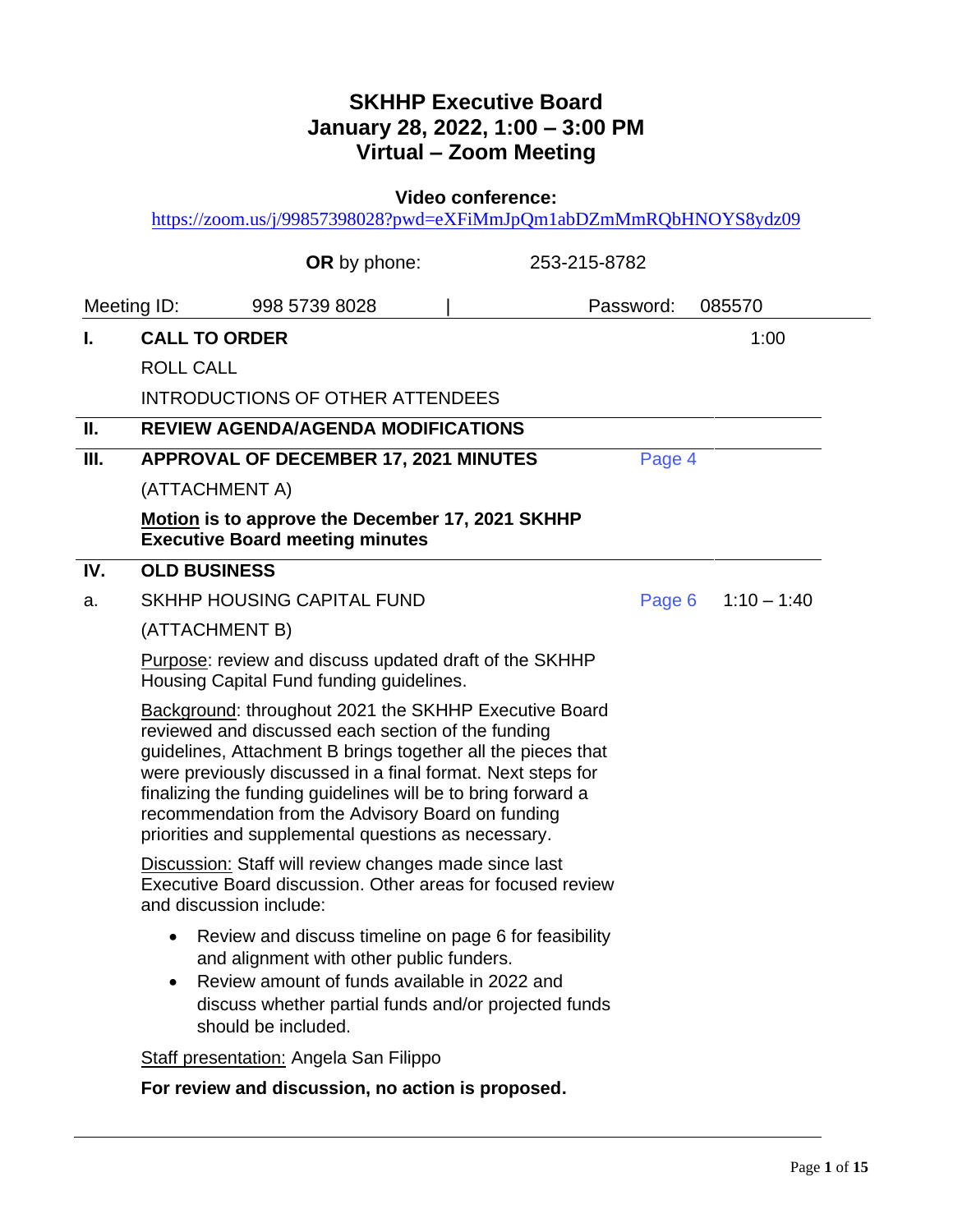| b. |    | <b>MAPLE VALLEY AGREEMENT</b>                                                                                                                                                                                                                                                                                                                             | $1:40 - 1:45$ |
|----|----|-----------------------------------------------------------------------------------------------------------------------------------------------------------------------------------------------------------------------------------------------------------------------------------------------------------------------------------------------------------|---------------|
|    |    | <b>Purpose:</b> provide an update on the status of the Maple<br>Valley Agreement based on the January 24 Maple Valley<br>City Council meeting.                                                                                                                                                                                                            |               |
|    |    | For update purposes only, no action is proposed.                                                                                                                                                                                                                                                                                                          |               |
| C. |    | 2022 EXECUTIVE BOARD MEETING SCHEDULE                                                                                                                                                                                                                                                                                                                     | $1:45 - 1:55$ |
|    |    | Purpose: Adopt a 2022 Executive Board meeting schedule.                                                                                                                                                                                                                                                                                                   |               |
|    |    | <b>Background: Board members have expressed desire to</b><br>revisit the 4 <sup>th</sup> Friday meeting schedule in 2022 and were<br>asked via email to respond to a meeting poll on availability<br>for set meeting times prior to the January 28 meeting.<br>Proposed meeting schedule will be brought before the<br>Board based on the survey results. |               |
|    |    | <b>Motion is to approve 2022 Executive Board meeting</b><br>schedule.                                                                                                                                                                                                                                                                                     |               |
| V. |    | <b>NEW BUSINESS</b>                                                                                                                                                                                                                                                                                                                                       |               |
|    | а. | ADVISORY BOARD UPDATE AND MEETING SCHEDULE                                                                                                                                                                                                                                                                                                                | $1:55 - 2:05$ |
|    |    | <b>Purpose:</b> provide an opportunity for Executive Board<br>members to attend first 15-20 minutes of an Advisory Board<br>meeting to introduce themselves and get to know the<br>Advisory Board members.                                                                                                                                                |               |
|    |    | <b>Background:</b> A key component of a successful Advisory<br>Board will be the relationships built between Advisory<br>Board and Executive Board members. It is with this in mind<br>that staff requests returning Executive Board members<br>attend an Advisory Board meeting to introduce themselves<br>and get to know Advisory Board members.       |               |
|    |    | <b>Staff presentation: Trish Abbate</b>                                                                                                                                                                                                                                                                                                                   |               |
|    |    | Update and information and request for returning<br>Executive Board members to sign-up to attend an<br><b>Advisory Board meeting.</b>                                                                                                                                                                                                                     |               |
|    |    | b. EXECUTIVE BOARD QUESTIONNAIRE                                                                                                                                                                                                                                                                                                                          | $2:05 - 2:20$ |
|    |    | <b>Purpose:</b> provide an opportunity for new and returning<br>Executive Board members to reflect on individual and<br>collective knowledge and experience as it relates to<br>SKHHP's mission and provide input into SKHHP's<br>educational component for the upcoming year.                                                                            |               |
|    |    | <b>Background:</b> As Executive Board membership changes it is<br>important to take time for staff and the Board to understand<br>and get to know our new and returning Board members.<br>Staff sent a questionnaire and responses will be reviewed<br>by the Board in aggregate.                                                                         |               |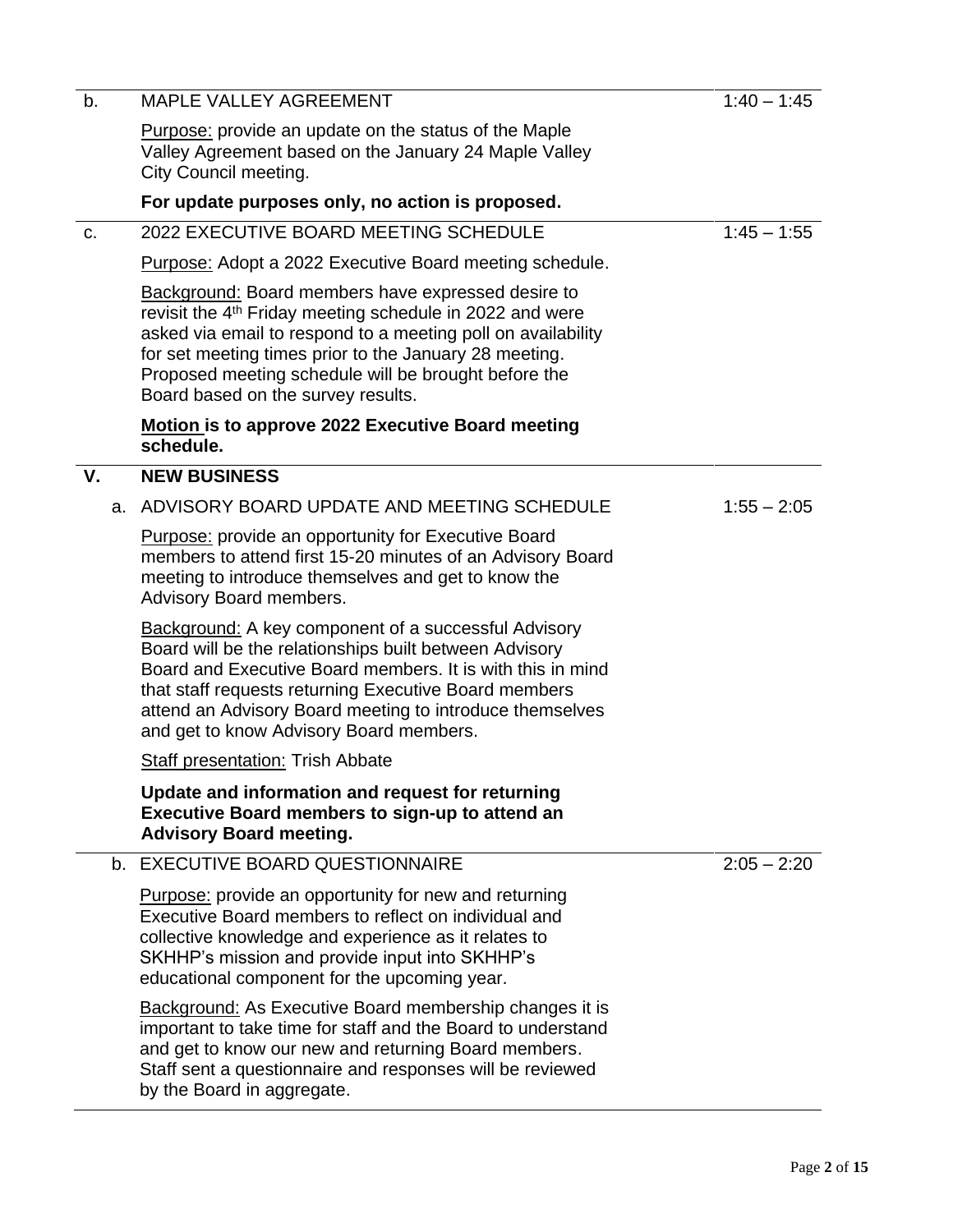| Review of questionnaire responses, no action is |  |  |
|-------------------------------------------------|--|--|
| proposed                                        |  |  |

| VI.   | <b>EDUCATIONAL ITEM</b>                                                                                                                                                                                                                                                                                                                                                                                                                 | 2:20 | 2:55 |
|-------|-----------------------------------------------------------------------------------------------------------------------------------------------------------------------------------------------------------------------------------------------------------------------------------------------------------------------------------------------------------------------------------------------------------------------------------------|------|------|
|       | a. HOUSING BENEFIT DISTRICTS                                                                                                                                                                                                                                                                                                                                                                                                            |      |      |
|       | <b>Purpose: Emily Ho with Sound Communities will provide</b><br>an overview of the 2022 proposed Housing Benefit<br>District pilot program.                                                                                                                                                                                                                                                                                             |      |      |
|       | <b>Background: Housing Benefit Districts were first</b><br>proposed during the 2021 legislative session as a<br>voluntary tool that cities and counties could use to plan<br>for and fund land assembly and predevelopment<br>infrastructure work for affordable housing near major<br>transit stops. The current iteration proposed in the 2022<br>legislative session would create a pilot program in<br>Everett, Renton, and Tacoma. |      |      |
|       | b. 2022 STATE LEGISLATIVE SESSION UPDATE                                                                                                                                                                                                                                                                                                                                                                                                |      |      |
|       | <b>Purpose:</b> share updates on the 2022 State Legislative<br>Session as applicable to SKHHP's legislative agenda<br>and other housing and homelessness related legislation<br>for informational and advocacy purposes.                                                                                                                                                                                                                |      |      |
| VII.  | <b>UPDATES/ANNOUNCEMENTS</b> (as time allows)                                                                                                                                                                                                                                                                                                                                                                                           |      |      |
| VIII. | <b>ADJOURN</b>                                                                                                                                                                                                                                                                                                                                                                                                                          |      |      |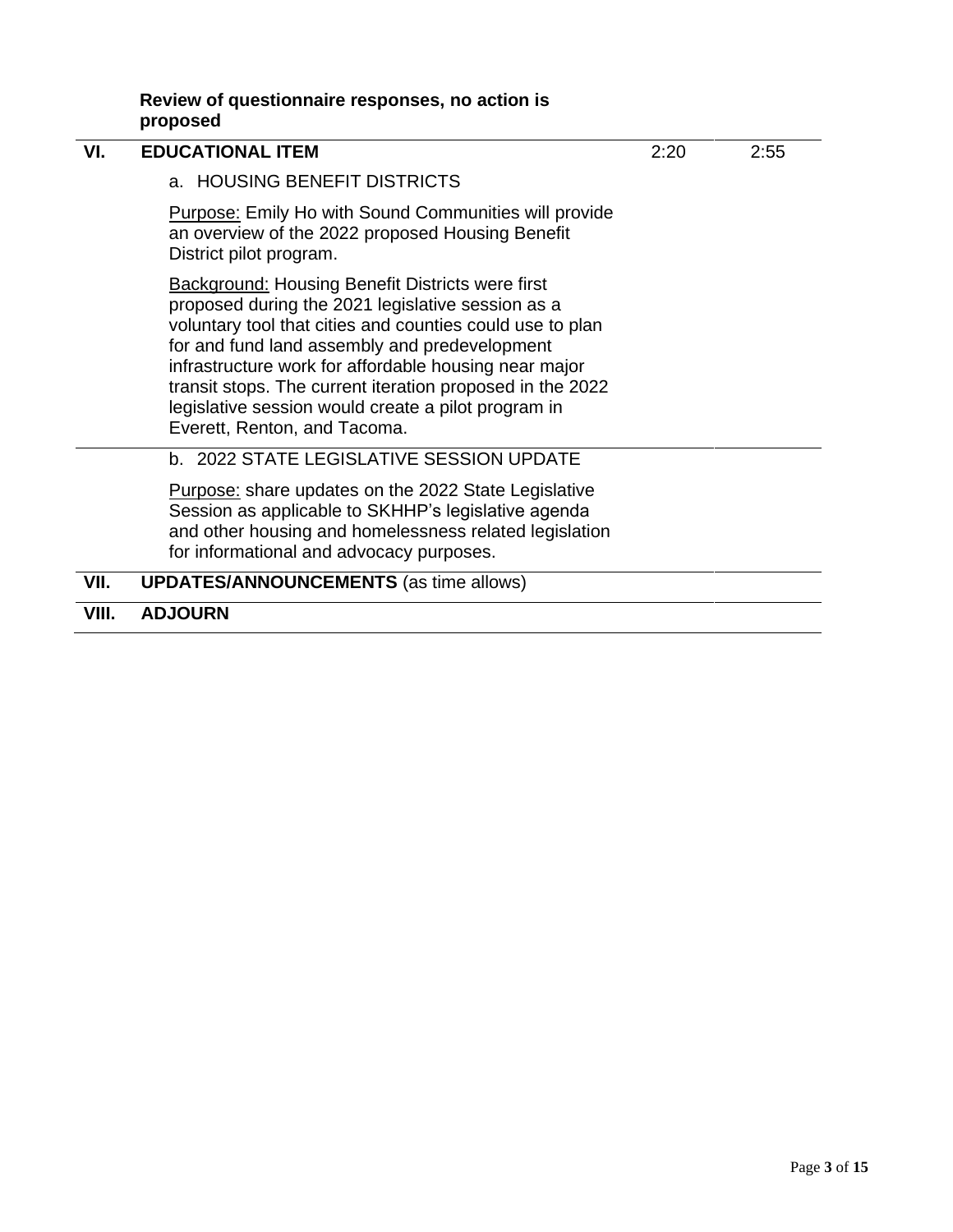

# **SOUTH KING HOUSING AND HOMELESSNESS PARTNERS Housing Capital Fund – funding guidelines**

#### <span id="page-3-0"></span>**INTRODUCTION AND PURPOSE**

The Cities of Auburn, Burien, Covington, Des Moines, Federal Way, Kent, Normandy Park, Renton, and Tukwila, and King County have entered into an interlocal agreement to cooperatively plan for and provide affordable housing in south King County through an organization called SKHHP (South King Housing and Homelessness Partners). To accomplish this, SKHHP member cities provide funding to affordable housing projects through the SKHHP Housing Capital Fund.

SKHHP welcomes all groups or agencies considering preserving or adding to inventory of affordable housing available to low-income households. We encourage interested parties to contact SKHHP as early in the process as possible. SKHHP welcomes all inquiries, and our goal is to help project proponents connect to partners and leverage funding to move forward in as coordinated an approach as possible. The general purpose of the Housing Capital Fund is to create and preserve affordable housing that meets the needs of low-income households earning up to 60% of area median income.

## **AVAILABLE FUNDING**

Approximately  $\frac{1}{5}$  in total funding is anticipated to be available for the 2022 application round. This total is comprised of local funds from sales tax funds authorized by Substitute House Bill (SHB) 1406.

#### **FUNDING PRIORITIES**

SKHHP has established the following priorities for Housing Capital Funds in 2022:

# [TO BE DETERMINED WITH SKHHP ADVISORY BOARD RECOMMENDATION]

#### **SCHEDULE**

The following schedule is anticipated for the 2022 Housing Capital Fund application round:

| May 2022             | Provide intent to apply statement (optional)   |
|----------------------|------------------------------------------------|
| June 2022            | Application package available                  |
| By July 30, 2022     | Pre-application meeting (mandatory)            |
| September 2022       | Applications due                               |
| December 2022        | SKHHP makes recommendation to cities           |
| January - March 2023 | SKHHP recommendation reviewed by City Councils |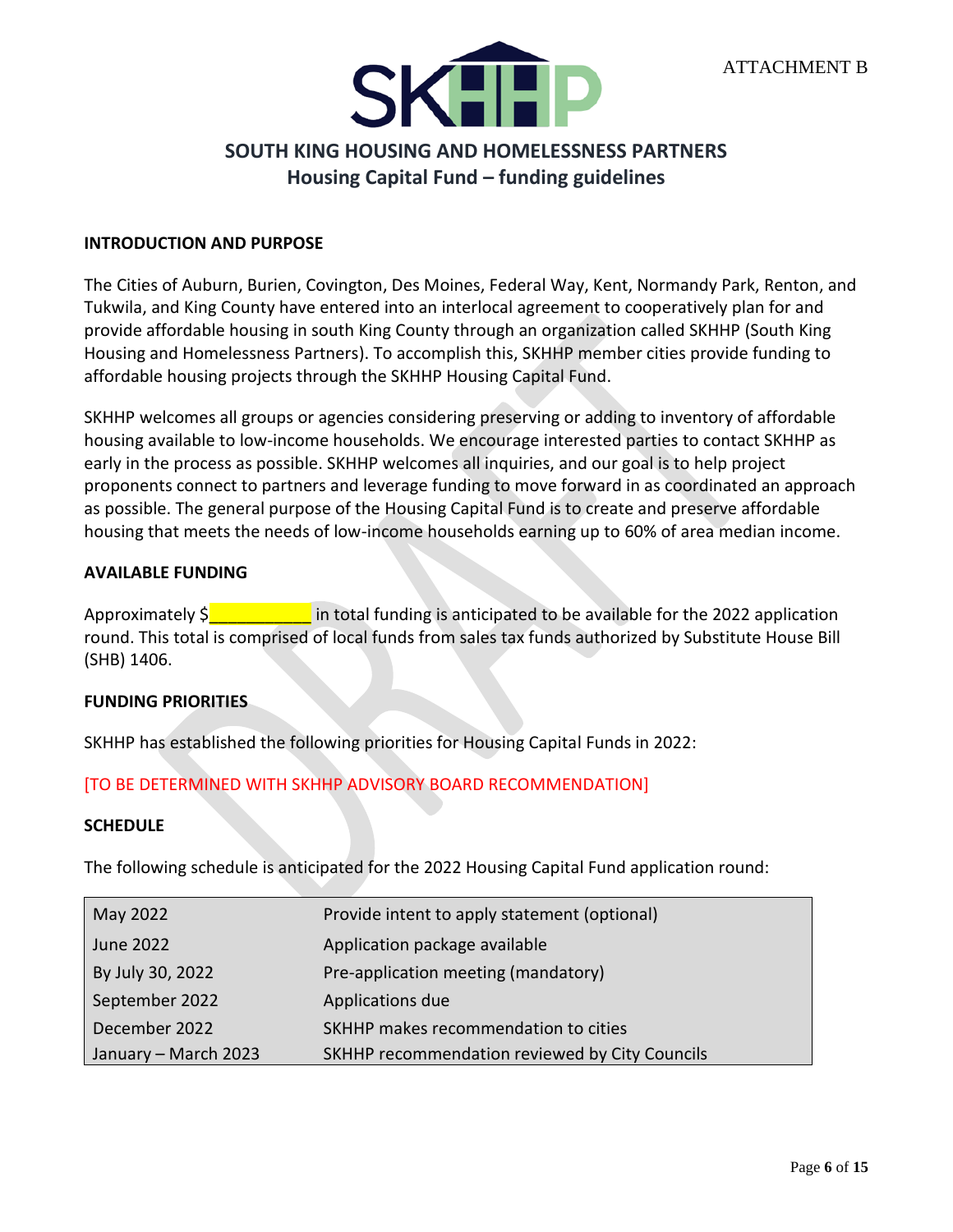# **NOTICE OF INTENT TO APPLY**

Proponents of affordable housing projects within south King County who are planning a development and are interested in benefitting from coordinated funding are asked to submit a notice of intent to apply. Notice of intent forms are due on or before **Election Lines and Supply**, please submit your intent to apply information as early as possible. Although the intent to apply form is optional (but strongly encouraged), a pre-application meeting is required in order to be eligible to apply to the funding round.

[INSERT INFO FOR INTENT TO APPLY FORM]

## **PRE-APPLICATION MEETING**

Applicants are required to schedule a Pre-Application Meeting to identify and discuss potential issues prior to submitting an application for funding. First-time applicants will benefit from meeting early and often with SKHHP. Applicants should be prepared to provide a project description identifying the population to be served, approximate number of units, income and affordability, type of construction (rehabilitation or new), neighborhood issues, whether relocation or displacement will be required, team members (developer, architect, property manager), likely funding sources, and demonstration of how the proposed project meets SKHHP's goals and priorities.

To set up a pre-application meeting, email Angela San Filippo[,asanfilippo@skhhp.org](mailto:asanfilippo@skhhp.org)

#### **ELIGIBLE APPLICANTS**

Housing Capital Funds may be applied for by applicants or a group of applicants that are:

- Non-profit organizations
- Private for-profit organizations
- Public housing authorities
- Public development authorities
- Units of local government

Partnerships involving combinations of the above groups are encouraged, especially in the case where a private for-profit organization and/or applicants with less experience looking to build affordable housing development skills and abilities applies for funding. Partnerships are seen as opportunities to build organizational capacity, achieve community outcomes, and reduce investment risk for Housing Capital Funds s.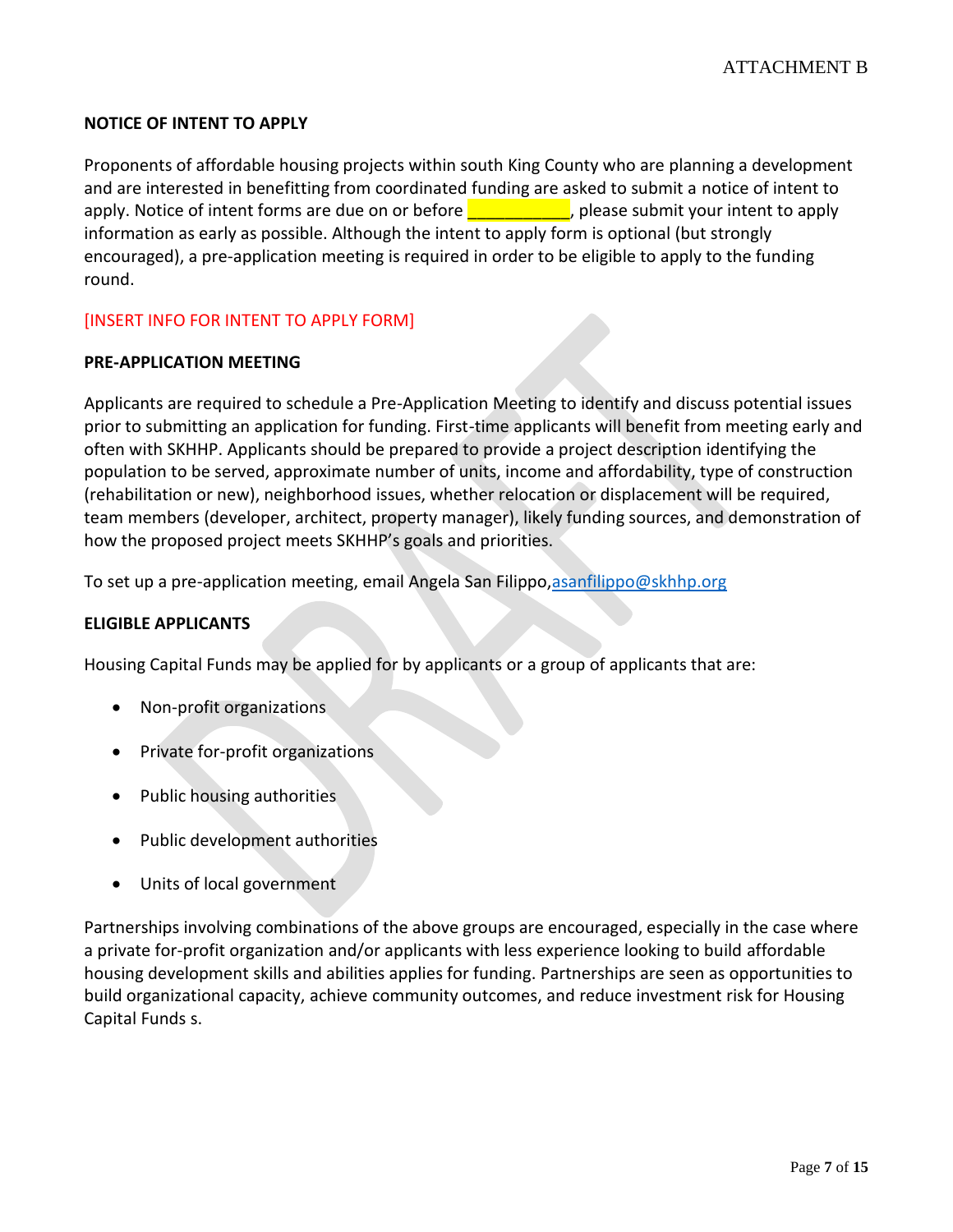## **ELIGIBLE BENEFICIARIES**

The general purpose of the Housing Capital Fund is to create and preserve affordable housing that meets the needs of low-income households earning up to 60% of median income. SKHHP uses the United States Department of Housing and Urban Development income limits and rent limits developed for the Seattle-Bellevue Metro Area.

|  |  |  |  | 2021 Income and Rent Limits - King County Area Median Income \$115,700 |
|--|--|--|--|------------------------------------------------------------------------|
|--|--|--|--|------------------------------------------------------------------------|

| $%$ of     | <b>Household Size</b> |          |          |          |          |          |          |         |
|------------|-----------------------|----------|----------|----------|----------|----------|----------|---------|
| <b>AMI</b> | 1-person              | 2-person | 3-person | 4-person | 5-person | 6-person | 7-person | $8-$    |
|            |                       |          |          |          |          |          |          | person  |
| 30%        | 24,300                | 27,800   | 31,250   | 34,700   | 37,500   | 40,300   | 43,050   | 45,850  |
| 50%        | 40,500                | 46,300   | 52,100   | 57,850   | 62,500   | 67,150   | 71,750   | 76,400  |
| 80%        | 63,350                | 72,400   | 81,450   | 90,500   | 97,750   | 105,000  | 112,250  | 119,500 |

| % of AMI | <b>Number of Bedrooms</b> |           |           |           |           |           |  |  |
|----------|---------------------------|-----------|-----------|-----------|-----------|-----------|--|--|
|          | <b>Studio</b>             | 1-bedroom | 2-bedroom | 3-bedroom | 4-bedroom | 5-bedroom |  |  |
| 30%      | 607                       | 651       | 781       | 902       | 1,007     | 1,111     |  |  |
| 50%      | 1,012                     | 1,085     | 1,302     | 1,504     | 1,678     | 1,851     |  |  |
| 80%      | 1,583                     | 1,696     | 2,036     | 2,353     | 2,625     | 2,896     |  |  |

#### **ELIGIBLE ACTIVITIES**

SKHHP funds may be used for the following activities:

- Acquisition, and related costs such as appraisals, financing costs, and transaction costs
- Rehabilitation and new construction costs
- Site development
- Off-site development only when necessary to assure utility service to the project site
- Mixed-income projects so long as Housing Capital Fund dollars assist units affordable at or below 60% of area median income

At this time, SKHHP does not have funds to support early technical assistance or predevelopment costs. Applicants in very preliminary stages are encouraged to apply to Impact Capital for predevelopment funding.

SKHHP member cities understand that certain County, State, and Federal housing programs require some level of matching by local resources. The SKHHP Housing Capital Fund is encouraged to be used as a local match for these programs.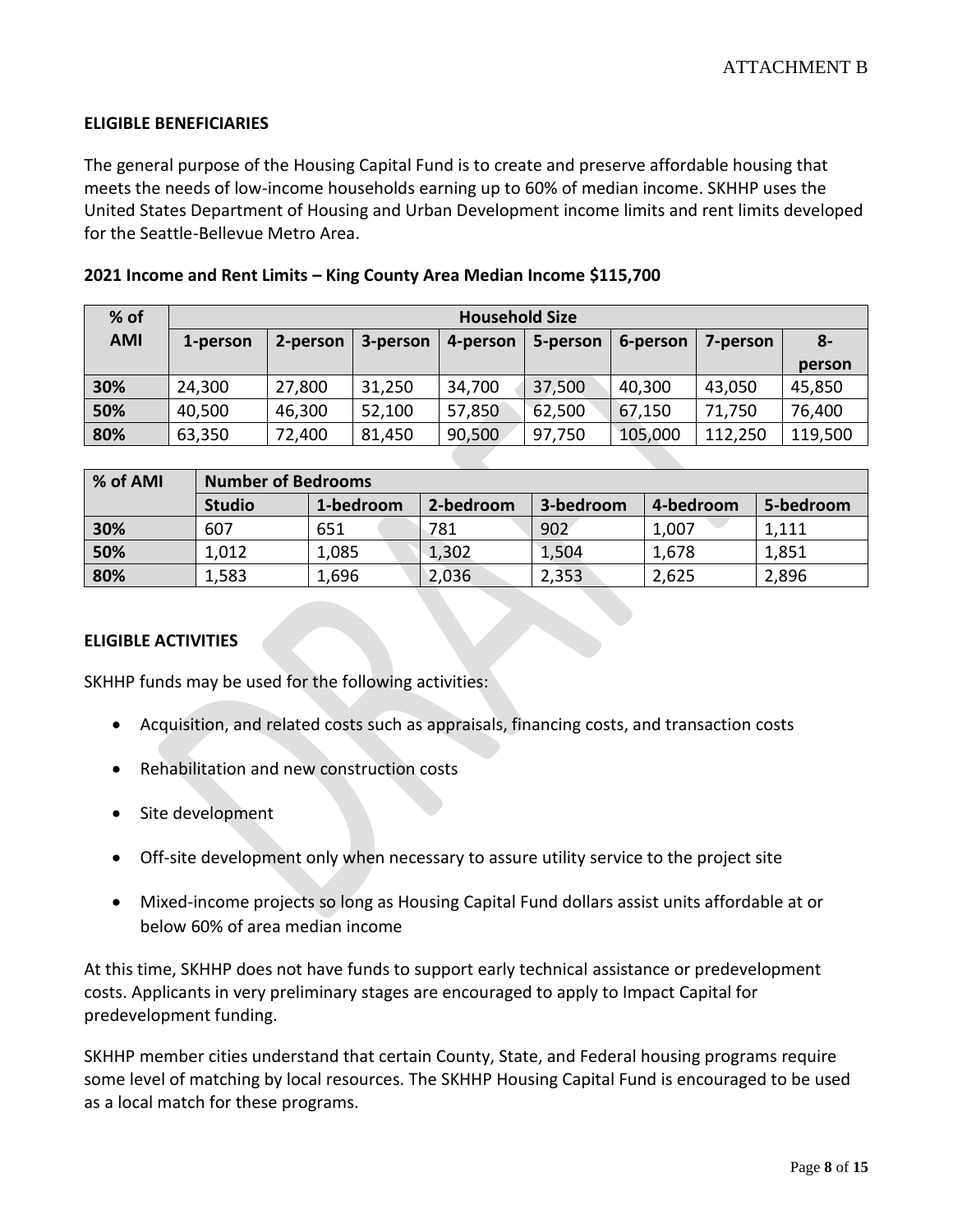## **INELIGIBLE ACTIVITIES**

Housing Capital Funds may NOT be used for:

The development of any non-residential use. Housing capital funds may be used in a mixed use development only for that portion of the development that is specific to the residential use. This restriction also applies to site development and off-site development costs for non-residential uses.

- The cost of any program operating expenses
- The cost of any political or lobbying activities or materials
- Rehabilitation of single-family housing units in a manner that would duplicate participating jurisdictions' housing repair assistance programs
- Uses that are public capital facilities such as correctional facilities or impatient treatment facilities

#### **PROJECT LOCATION**

All projects funded under this program must be located within the SKHHP sphere of influence (**see ATTACHMENT A**).

## **LOAN AND REGULATORY TERMS**

Housing Capital Fund dollars will be made available as either secured grants or loans. SKHHP has flexible terms designed to accommodate a range of projects and loan terms will vary based on the financial needs of the project. Applicants should indicate in the application whether they are applying for a grant or loan, and what loan terms are proposed for the project. Loan applicants will not receive priority over grant applicants.

#### **PERIOD OF AFFORDABILITY**

SKHHP expects that projects will commit to providing long-term affordability in the form of a 50-year regulatory agreement. A covenant will be recorded against the property that requires continued use of the property for low-income housing for the period of affordability. During this period the owner or property manager will be required to do annual reporting of tenant incomes and rents to ensure that affordability requirements are met, and SKHHP will monitor those reports to ensure compliance. If the project is converted to an alternative use or is otherwise not meeting the agreed upon terms in the regulatory agreement any time during the projects agreed-to term of affordability, the SKHHP Housing Capital Fund contribution to the project will be subject to immediate repayment, and potentially a proportionate share of appreciation.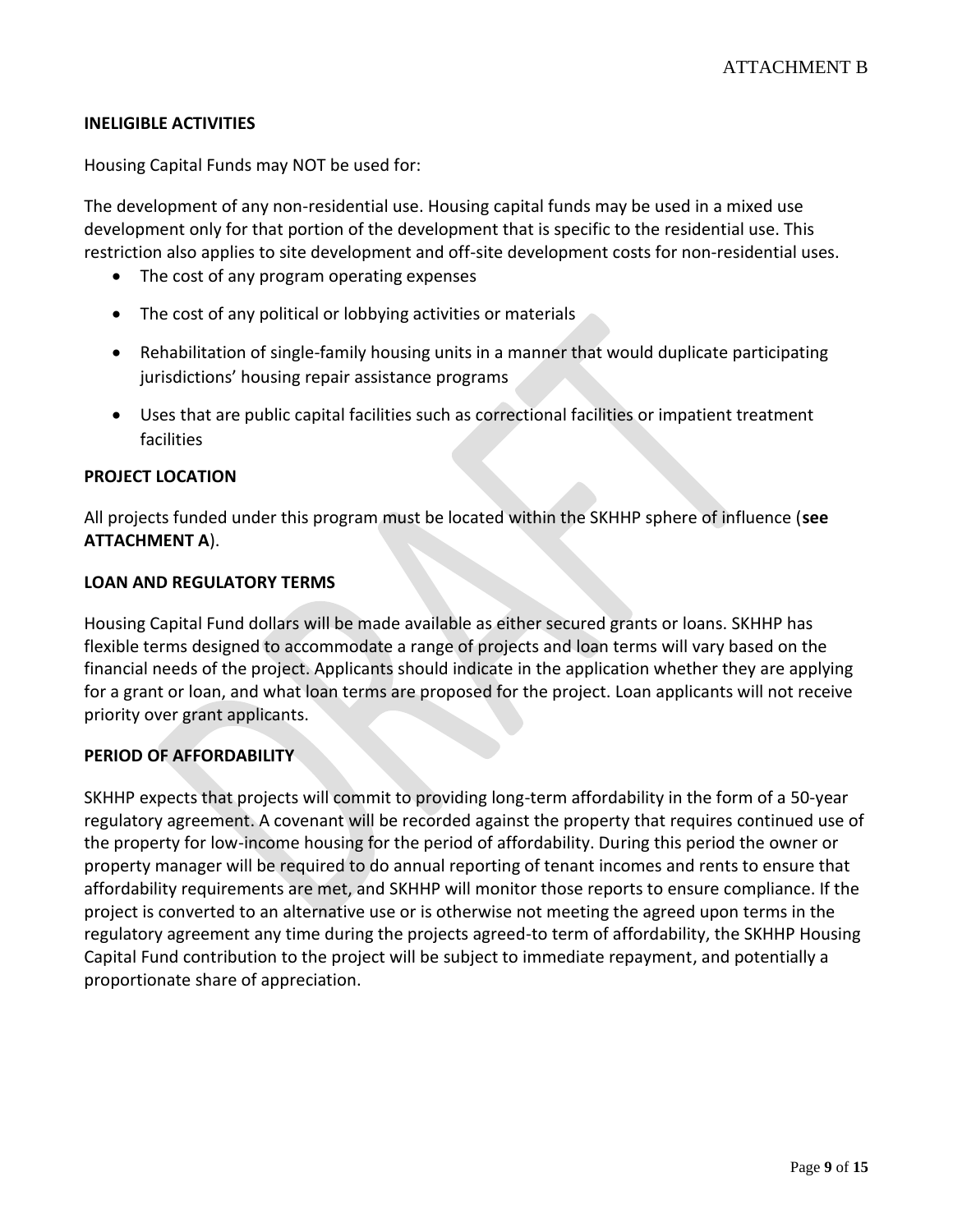# **OTHER AWARD TERMS/REPORTING REQUIREMENTS**

Additional funding conditions will be spelled out in an award letter to successful applicants. At a minimum, the following reporting requirements shall apply during development and occupancy:

#### *Quarterly Status Reports*

Quarterly status reports are required from all Housing Capital Fund funded projects during the development stage (from the time funds are awarded until completion and occupancy of the project). The quarterly reports will minimally include the status of funds expended and progress to date. A final budget must be prepared and submitted at the time of construction start and project completion. SKHHP will rely on the quarterly reports to determine if satisfactory progress is being made on the project. Additionally, SKHHP staff will inspect the project site at least once during this period.

## *Ongoing Monitoring*

After occupancy, the project sponsor or manager will submit an annual report to SKHHP summarizing the number of project beneficiaries, housing expenses for the target population, and the proportion of those beneficiaries that are low- and/or moderate-income, and that meet other eligibility criteria established in the SKHHP regulatory agreement. In addition, for projects with loan payments, financial information must be reported annually which will be used for assessing contingent loan payments and project health. All projects will also be evaluated periodically for long term sustainability. The annual reports will be required for the full duration of affordability.

#### **APPLICATION CONTENTS**

SKHHP uses the Combined Funders Application forms, developed jointly with other public funders including the State of Washington Department of Commerce and King County. Application forms are available on SKHHP's website at *[insert website info]* or using the links provided below.

#### [Rental Applications: 2021 Multifamily Applications Documents](https://deptofcommerce.app.box.com/s/7wheoyj07215lh2prjbmmk8g33ob75d4/folder/139359656537)

[Homeownership Applications: 2021 Homeownership Application Documents](https://deptofcommerce.app.box.com/s/7wheoyj07215lh2prjbmmk8g33ob75d4/folder/139359953928)

#### *Letter of consistency*

Projects that are selected for funding have to demonstrate consistency with community priorities and plans. Applicants must include a letter of consistency from the jurisdiction where the project is located affirming the project is consistent with the Consolidated Plan, local comprehensive plan, and its housing element, and any local housing action plans.

*Supplemental questions*

[TO BE DETERMINED]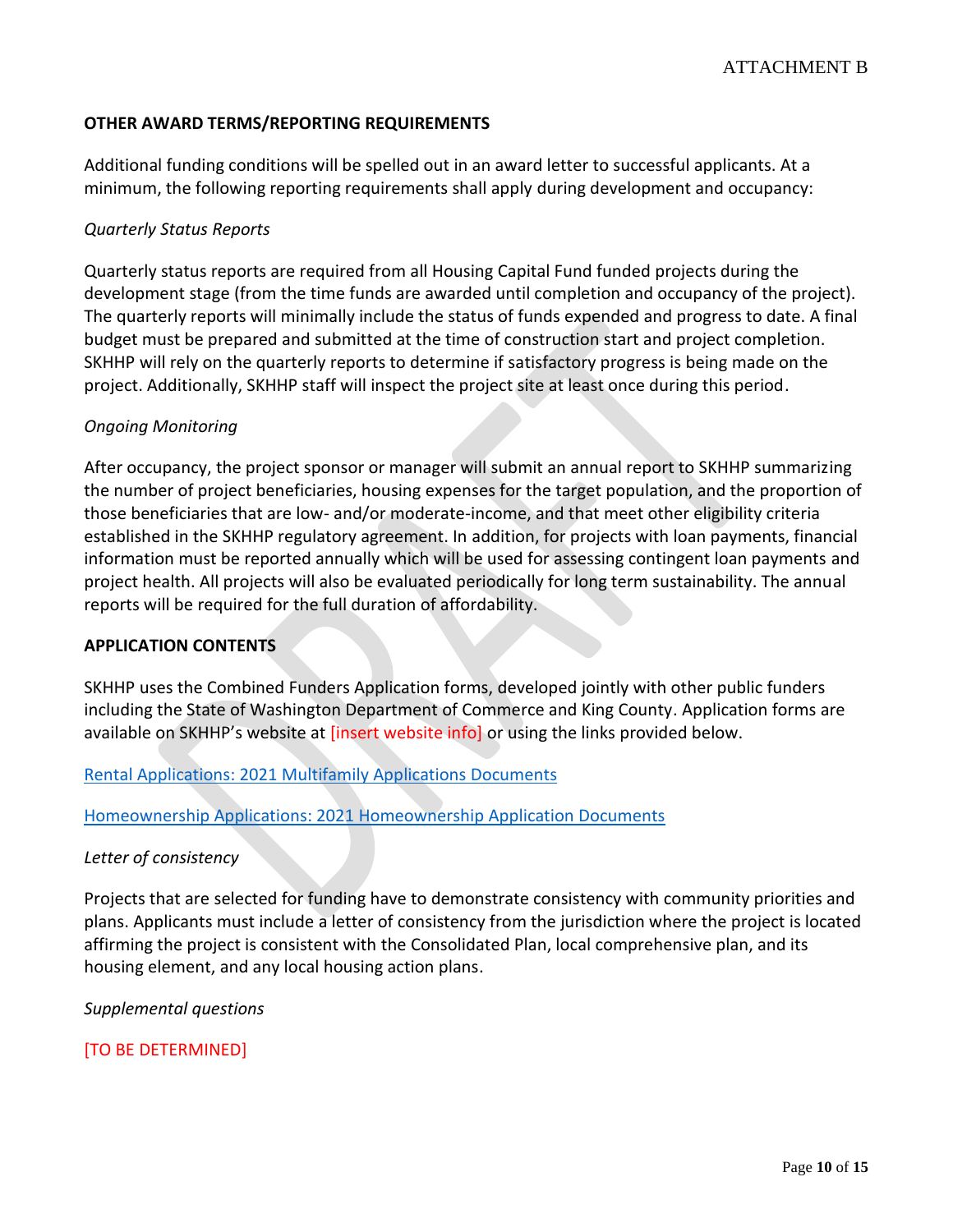# *Required Materials*

The following materials are to be submitted for each application:

- One complete electronic application on a flash drive with responses to the supplemental questions, a letter of consistency, and Combined Funders Application that meets the following:
	- $\circ$  Attachments under each Tab should be placed in a separate folder labeled with the Tab number.
	- o The Project Workbook must be in Excel format with linked sheets unlocked and formulas visible.
	- o Narrative responses must be in Word format
	- o Attachments must be in PDF format.

Complete applications are to be submitted by to: to:

**SKHHP** ATTN: Angela San Filippo 25 W. Main Street Auburn, WA 98001

If you are delivering in person, please reach out to SKHHP staff in advance to confirm a time for application delivery.

If you have any questions about application requirements, please contact Angela San Filippo at (253 329-7394 or emai[l asanfilippo@skhhp.org](mailto:asanfilippo@skhhp.org)

# **REVIEW PROCESS**

Proposals will be reviewed using the following process:

**Step 1.** An initial screening will be conducted by SKHHP staff to determine the completeness of each application. Staff reserves the right to deny applications that are incomplete.

**Step 2.** SKHHP will evaluate the applications and develop a recommendation to the respective City Councils. SKHHP's recommendation will be made by its Advisory Board and approved by its Executive Board.

**Step 3.** SKHHP member City Councils that have contributed funding will review and approve the funding recommendation submitted by SKHHP, or will return the recommendation, with comments, for further investigation before a final decision is made.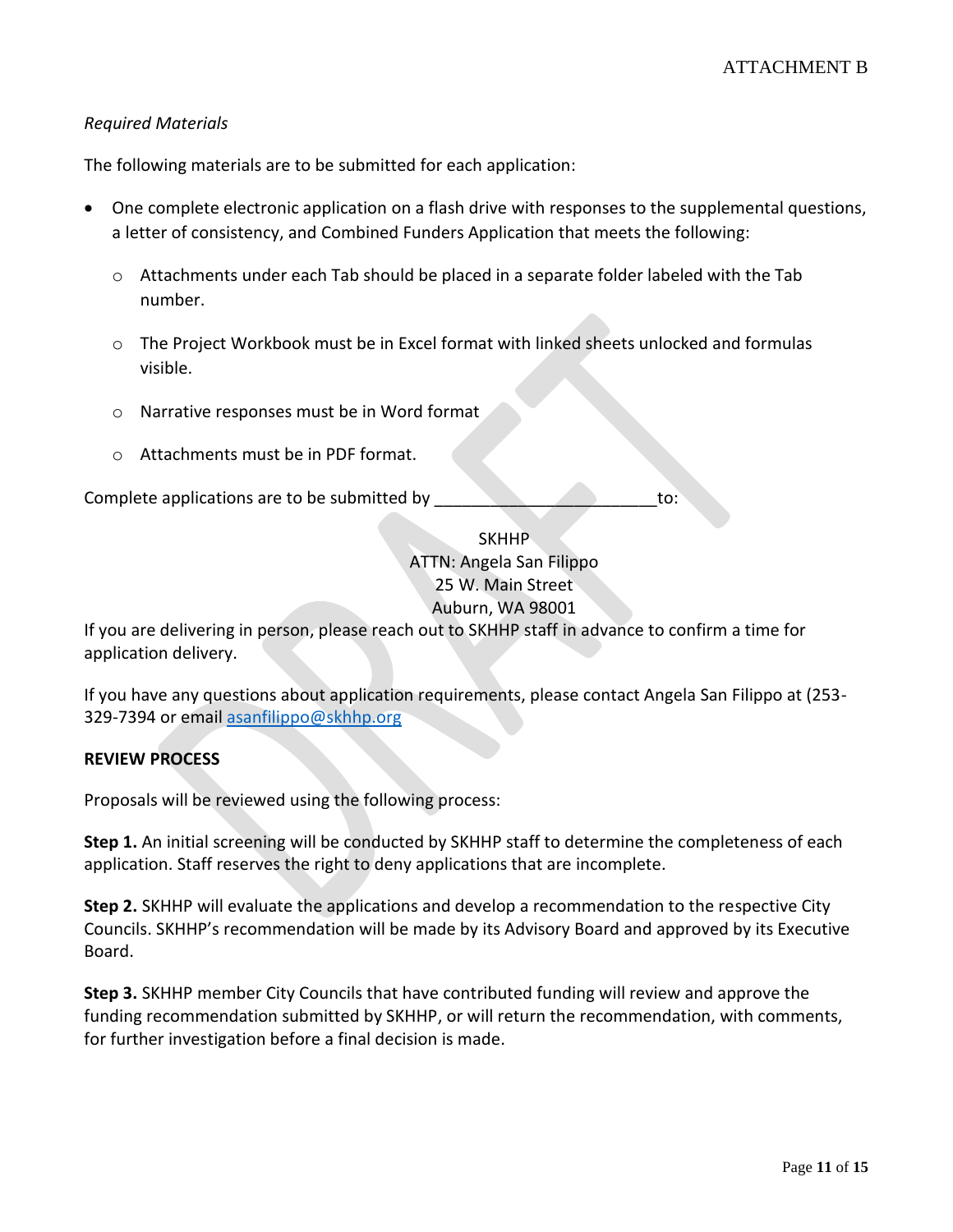# **EVALUATION CRITERIA**

# **General**

Evaluation of applications will focus on an overall evaluation of all of the following key areas:

- **Advancing the goals of equity,** including the extent that projects are community-driven and/or reduce or undo disproportionate harm to communities most impacted by historic injustice and displacement, including extremely low-income households with incomes at or below 30 percent of area median income and Black, Indigenous, and People of Color (BIPOC) communities
- **Feasibility, timeliness, and cost effectiveness** (i.e., SKHHP Housing Capital Fund award per unit/SF, total development cost per unit/SF, reasonableness of schedule, budgets, and proforma, adequacy of resources and ongoing sustainability, and site control to ensure timely completion).
- **Relevance of the project to local housing needs**, including the extent to which the project is consistent with the local plans (e.g., Consolidated Plan, Housing Element, or area plans), and the extent to which housing need will be met and help to achieve SKHHP's stated priorities.
- **Suitability of the project sponsor and development team**, including any track record and/or housing development for success, adequacy of management plans, duration of affordability, ongoing sustainability, adequacy of support services, and firmness of financial commitments or likelihood of receiving those commitments.

# **Specific**

The following specific information areas will be evaluated for data to support the key focus areas described above.

# A. Development and Operating Budgets

Projects will be evaluated for cost effectiveness on a per unit and per square foot basis. Higher upfront development costs may be justified to create long-term operational efficiencies (e.g., through use of high-efficiency building systems), provided that those increased costs have a relatively short payback period. Higher land costs may be justified to account for strategic location such as proximity to transit or other local amenities. SKHHP may use third party reviewers to evaluate estimated construction costs. Development and operating budget forms should provide detailed explanation to support estimated expenses. If support services are identified as an integral part of the project, a detailed services budget must also be submitted. Proposed financing will be evaluated for feasibility based on expressed interest from lenders and investors, and applicant (or applicant team, including more-experienced consultants and partners) should have experience in obtaining financing, and other competitive criteria (e.g., estimated tax credit score if LIHTC equity is proposed).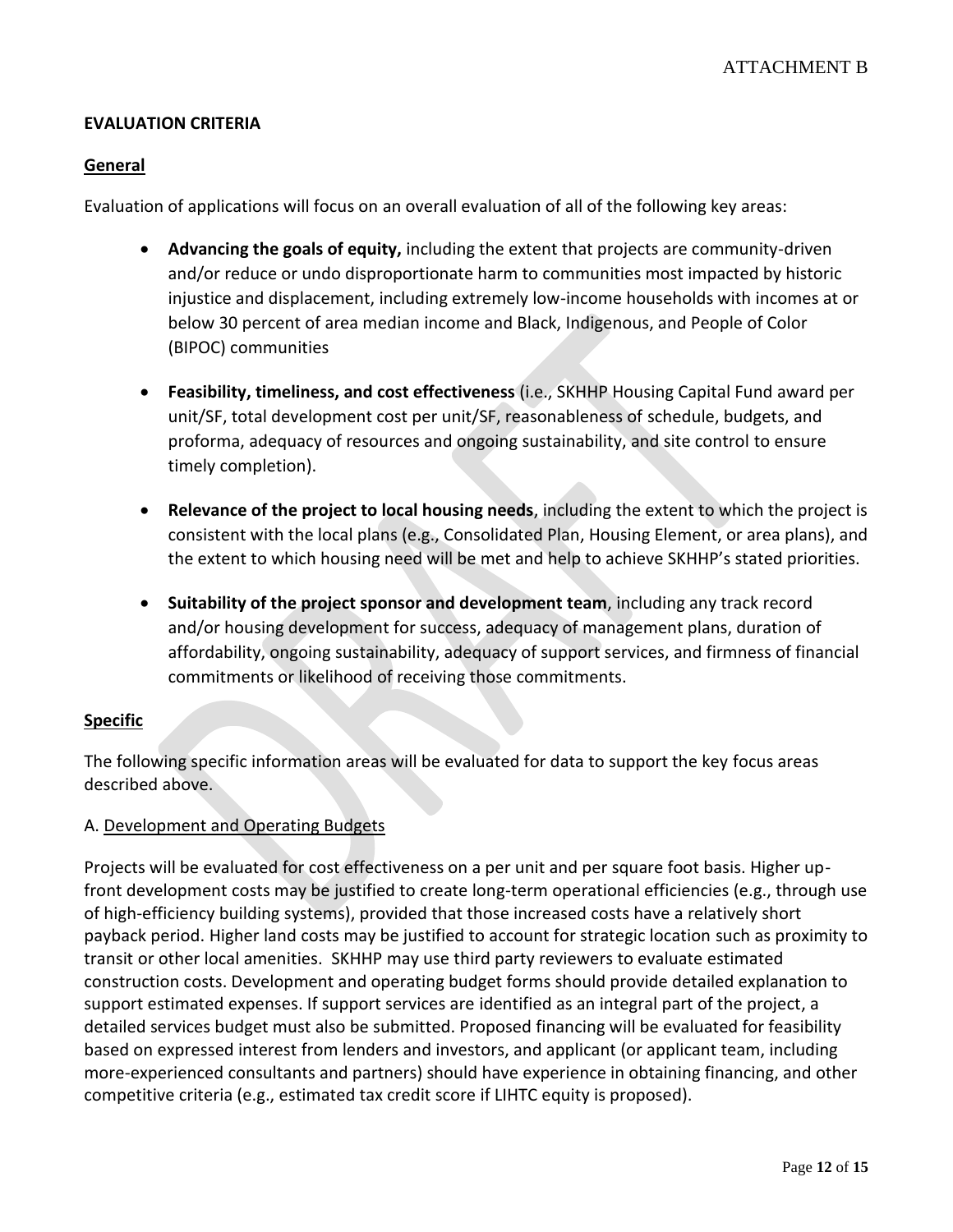# B. Project Readiness

Projects will be evaluated for their readiness to proceed. Applicants should demonstrate full site control. Applicants should have a "letter of consistency" from the jurisdiction where the project will be located affirming the project is consistent with the Consolidated Plan, local comprehensive plan and its housing element, and any local housing action plans. Projects that propose significant fundraising should demonstrate steps taken to prepare for and implement a capital campaign, including a plan and timeline for the proposed capital fundraising and, preferably, a track record of past or current capital fundraising ability. Projects that will rely on public funding to cover the costs of ongoing operations or services should identify and describe the availability of such funding, and report on the project's competitiveness for such funds based on discussions with likely funders.

## C. Development Team Track Record

Project review will take into consideration how well experienced development teams have performed on previously funded projects and, in the interest in increasing the diversity of housing and community developers, how less experienced developers (or partners/consultants on their team) demonstrate an understanding of the steps and structures needed for success. When there is an applicable track record (for the applicant or partner/consultants), the application should identify lessons learned from those projects and describe how performance/actions have been modified as a result.

## D. Property and Asset Management Capacity

The proposed property and asset management entities will be evaluated on their experience, performance, or developing capacity in managing comparable developments. Successful asset managers will have a detailed understanding of the physical and financial condition of their properties, regularly updated capital needs assessments, and thoughtful policies for balancing the objective of maintaining affordable rents and planning for healthy reserves and operating income to cover current and future expenses. If a project is in its preliminary stages, a boiler plate management plan may be submitted with the application. A final management plan will be required prior to contracting.

A successful management plan will include the following information:

- (i) Occupancy: Information in the occupancy management plan must include lease information (length, tenant eligibility and selection standards, standards for termination of lease, eviction, lease renewal) and marketing strategies including local outreach.
- (ii) Facility: The facility management plan should include provisions for both routine and longterm building maintenance.
- (iii) Supportive Services: If applicable, the applicant must describe how any supportive services identified as an integral part of the project will be provided, either directly or through linkages with an existing network of service agencies and describe how those services will be in accordance with best practices for the intended population.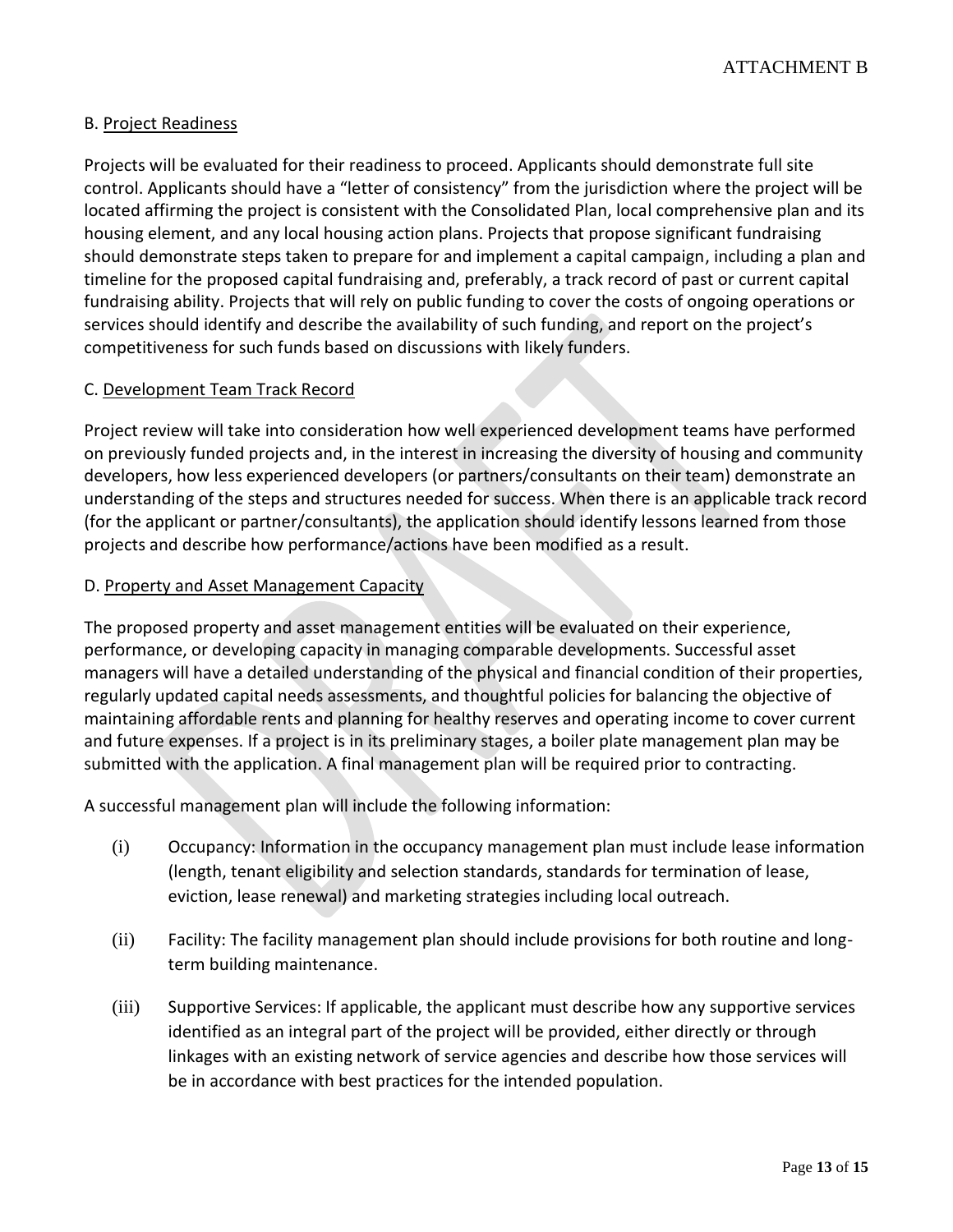# E. Displacement and Relocation

Any activity which would result in the displacement of existing residents, especially low- and/or moderate-income residents and/or BIPOC residents is discouraged. If displacement may occur, the applicant must submit, as part of the application for capital funds, a plan for providing relocation assistance to the displaced residents. (If relocation may occur, the applicant is strongly encouraged to contact the King County Housing Finance Program to discuss what relocation assistance may be available.) Relocation costs should be included in the project budget. Projects funded with federal dollars (e.g., CDBG funds) must meet all applicable federal relocation requirements.

#### F. Supporting Equity

The proposed project will be evaluated based on whether the development will advance SKHHP's goals of equity, including preserving existing communities at risk of displacement (including manufactured housing communities); increasing opportunities for extremely low-income households (households with incomes at or below 30 percent of area median income); creating meaningful project partnerships (including with BIPOC-lead organizations) that give voice and ownership to residents and communities of color; affirmatively marketing new housing opportunities to communities less likely to access opportunities in South King County; providing affordable housing as a public investment – and potential catalyst – in areas that have traditionally received less services and/or public investments; and addressing historic inequities in access to homeownership.

#### G. Nature of Location

As part of the decision process, reviewers will want to understand how the proposed development fits into the neighborhood and would help further any number of public policy goals. Examples of furthering public policy goals could include:

- Locating in a "high opportunity" location, with proximity to or easy access to jobs, grocery stores, pharmacies, schools/childcare, transportation, and community or cultural centers.
- Providing affordable housing in areas at high-risk of displacement or experiencing a loss of naturally occurring affordable housing.
- Investing public dollars in areas traditionally/historically underserved or as a catalyst for further investments and development.